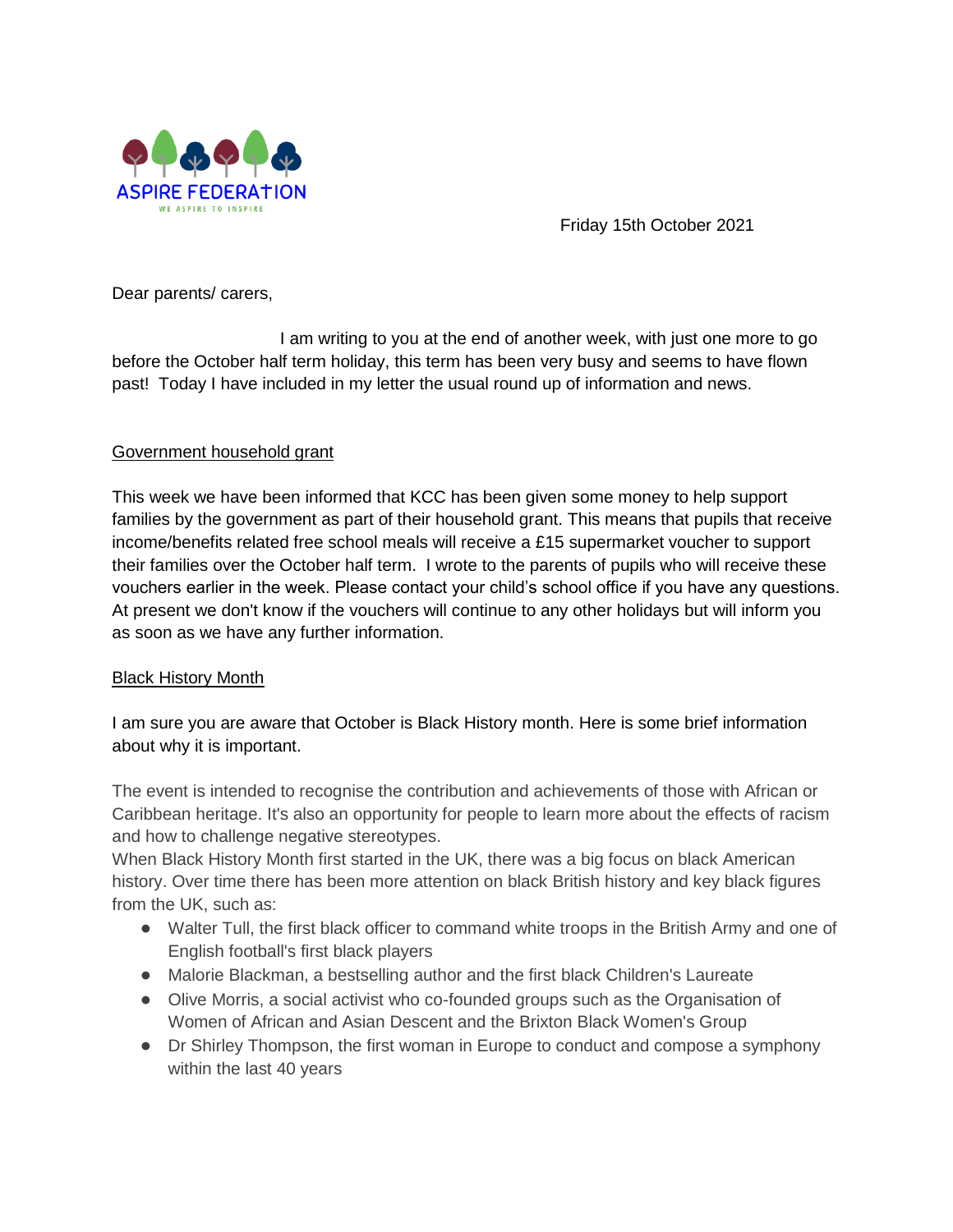• Lewis Hamilton, one of the most high profile competitors in Formula One and the only black driver

Black History Month is also celebrated in the community in places such as museums, care homes and workplaces. A broad range of topics is covered, from Britain's colonial past to migration and music.

In the Aspire schools it is our belief that Black history is too important to only be limited to a month. We are therefore ensuring that our curriculum includes Black key figures who have influenced our lives, such as the people listed above and others such as the hidden figures women who played such key roles in the space race.

### National Professional Qualification for Senior Leadership

Miss Brignall who is the year ⅔, willow class teacher at Platts Heath and the English leader for Aspire has been accepted on to the above qualification. This is in recognition of the work she has done as our English leader. She will attend courses and complete assignments over the next 18 months to gain the qualifications. Congratulations and best of luck in your studies Miss Brignall.

Miss Brignall will remain Willow class teacher, most of the studying will be completed in her own time.

Mrs Steer is in the completion stages of the National professional qualification for headship.

### **Projects**

This year we have been offered the opportunity to be involved in some projects which will improve the quality of education within our four schools. Here are some brief details about each of them.

### Maths mastery through the Kent and Medway maths hub

Teaching for Mastery – Maths Hubs are supporting schools at every stage of introducing and embedding a teaching for mastery approach: • Establishing Work Groups of teachers from schools who are becoming 'mastery ready', who are introducing teaching for mastery, and who are continuing the work started in 2019/20 primary mastery projects. • Work Groups are available for schools at four stages of introducing and sustaining teaching for mastery: Mastery Readiness, Development, Embedding and Sustaining. • All primary mastery Work Groups focus on supporting schools to develop strong curriculum, teaching and professional development practices that reflect a teaching for mastery approach.

Mrs Masters our Aspire maths lead is leading this project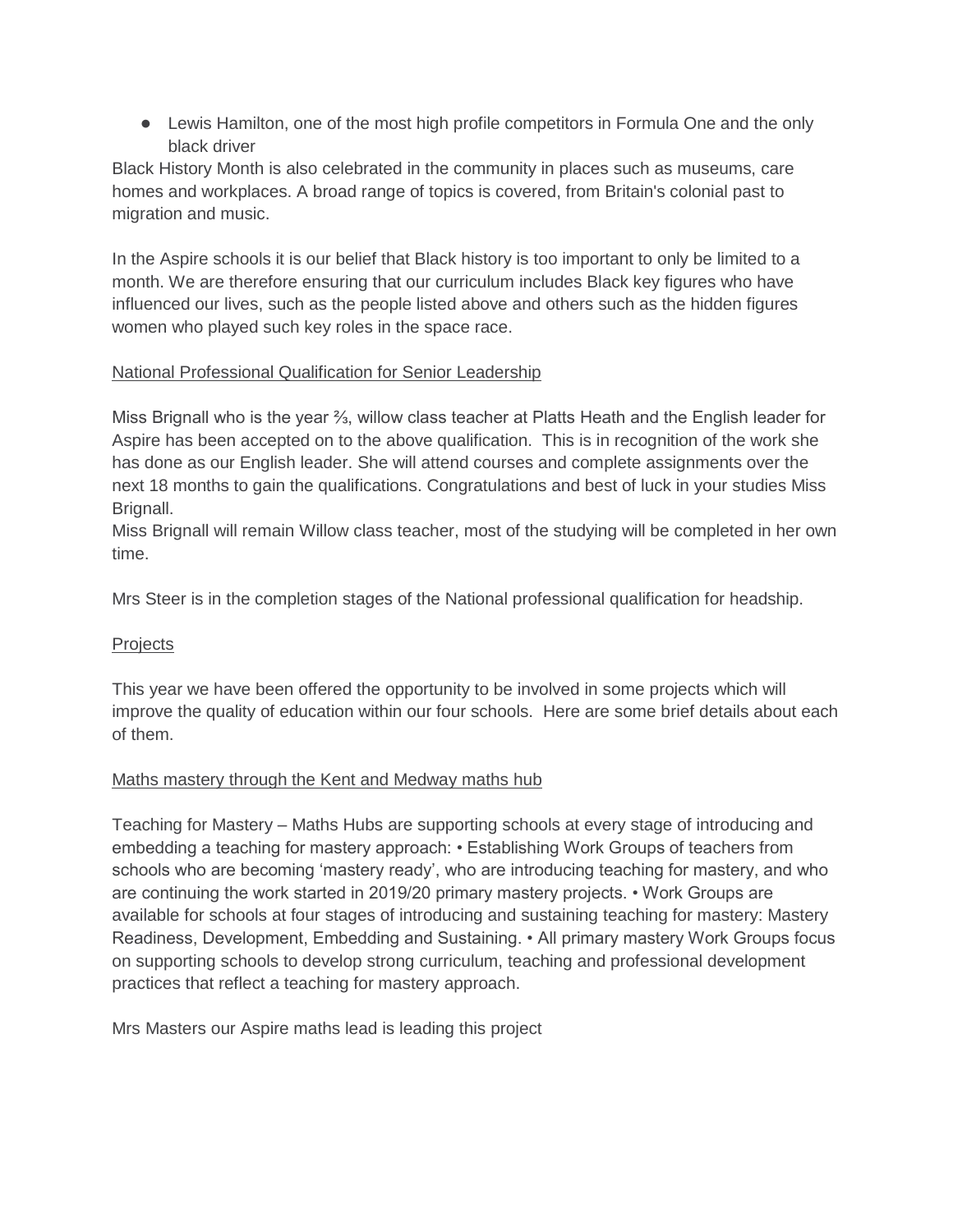# Number Sense- A maths programme for pupils in years R/1/2

# **Systematic Number Fact Teaching**

Are your children stuck counting on their fingers? Number Sense Maths is a highly visual number fact teaching programme for schools that leads to a deep understanding of number and number relationships, and fluency in addition and subtraction facts.

The programme is aligned with the NCETM PD materials and with the ready to progress criteria in the 2020 DfE guidance on teaching mathematics in primary schools.

Mrs Masters, our Aspire maths lead is leading this project.

## NELI- Early Language Intervention

NELI is a programme for children in Reception (4-5 years) which has been found to improve children's language and early literacy skills.

This project will be used with our youngest children and is being led by Mrs Steer, our Aspire EY lead.

## Kent Inclusion Leadership Project

This project is run by Leadership learning South East and is looking at developing the inclusive nature of schools. This will ensure we are providing the very best support for our pupils with additional needs.

A new and innovative programme of development to support school leaders across Kent in their work providing inclusive education for all.

This programme will lay the foundations for sustainable inclusion practice in Kent, led by skilled and confident school leaders improving outcomes for SEN children and families.

Opportunities for middle and senior leaders, Headteachers and Executive Leaders in mainstream schools from Early Years to 6th form.

A cohesive programme of development\* over approximately 1 academic year that includes:

- **•** Inclusion Peer Reviews
- Inclusion Leadership workshops